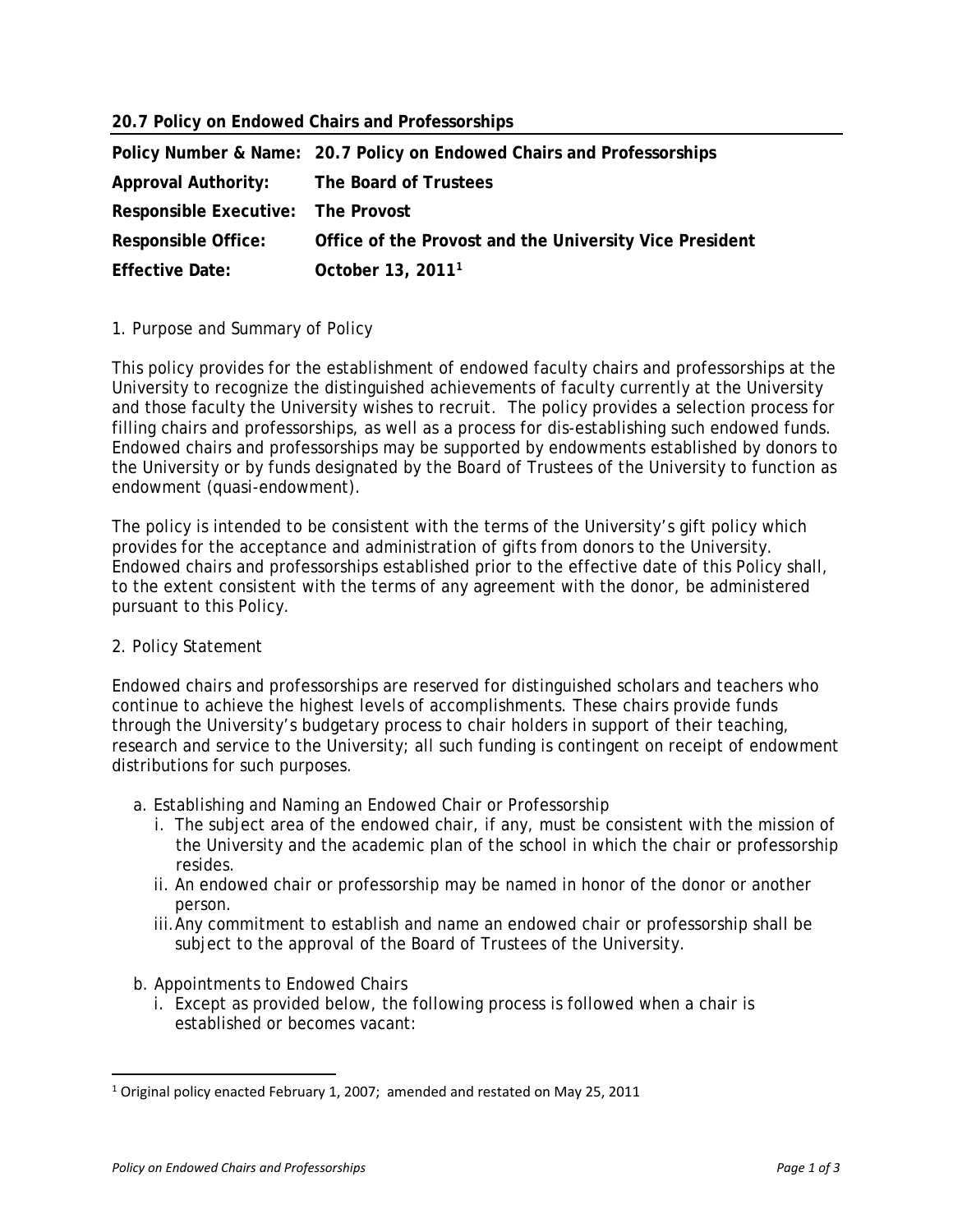- A. The Provost shall issue a call for nominations to the Deans, Department Directors and the Faculty. Any faculty member at a rank appropriate to the chair including, without limitation, the current holder of a Chair, shall be eligible for nomination.
- B. The Provost may also determine, in addition to consideration of internal candidates, to seek faculty to fill a chair from the external academic community.
- C. All internal nominations shall be forwarded to the Provost by the specified deadline, be in writing and include the following:
	- 1. A statement of the qualifications of the nominee;
	- 2. A statement of the nominee outlining a plan for fulfillment of the requirements of the chair; and
	- 3. Four letters of recommendation.
- D. The Provost will establish a committee to review all nominations and applicants, and the committee will recommend a ranking of nominations and applicants to the Provost. The committee shall include one current member of the University's Committee on Promotions and Tenure, one current member of the Faculty Council, and other faculty such that at least one of those faculty shall be a current holder of an endowed faculty chair selected by the Provost.
- E. The Provost, in consultation with the Academic Council, shall recommend the name of one or more persons (from the recommended ranking provided by the committee) to the President for approval. The President will then recommend the name of one or more such persons to the Board of Trustees for final approval.
- F. With respect to any endowed administrative position (e.g., an endowed Dean's chair) or in certain cases where an endowed chair is being utilized in a specific faculty recruitment and in lieu of the ranking described above, the Provost will submit materials regarding one or more candidates directly to the committee and will seek input and recommendations from the committee regarding such candidate(s).
- ii. An endowed chair shall be filled for a specific term of not more than five years, unless otherwise required by the terms of the relevant gift agreement
- iii. The Board of Trustees may, at its discretion, revoke the appointment of an endowed chair for cause upon the recommendation of the President or the Provost. In any such case, the University shall notify the chair holder in advance of such revocation.
- c. Use of Distributions from Endowed Funds
	- i. The University makes funds available from its endowed funds on an annual basis in accordance with University policy and applicable law.
	- ii. Funds distributed in support of endowed chairs or professorships shall be budgeted in a clear manner to the budget of the relevant school where such chair or professorship is located. Distributions shall support research, teaching and service activities of a chair holder including, without limitation the base salary and other salary components of the chair holder. Distributions shall also include a discretionary amount to be spent by the chair holder in fulfillment of the obligations of the chair, travel and related expenses related to the chair's academic activities, salary and other expenses of research or teaching assistants, and educational and researchrelated equipment and supplies, in each case as permitted by applicable University policies; provided that there is a distribution from the related endowment in any year, the amount allocated for these discretionary purposes shall typically be the lesser of \$15,000 per year and 10% of the total amount of the endowment distribution for such chair or professorship.